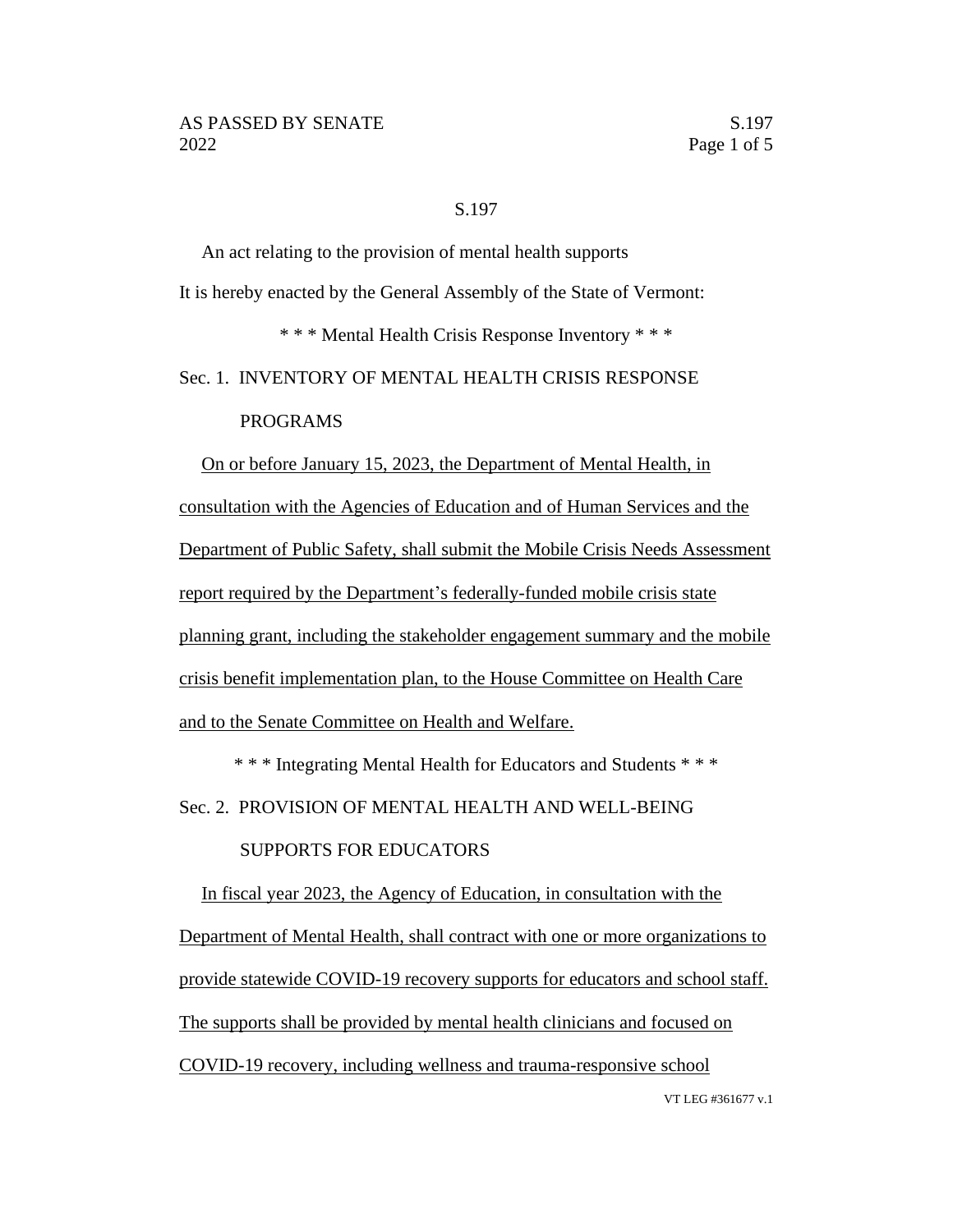practice supports on a statewide, regional, or supervisory union or supervisory district-specific level as needed.

# Sec. 3. GRANTS TO EXPAND MENTAL HEALTH AND WELL-BEING SERVICES TO YOUTH

(a) In fiscal year 2023, the Agency of Education shall work collaboratively with the Department of Mental Health to establish and administer a two-year program utilizing a tiered-support approach to ensure continuous support to children and youth in a variety of settings, including supervisory union and district-wide, in-school, community technical education centers, and afterschool, by providing grants to:

(1) expand existing school-based counseling services in underserved districts of the State; or

(2) develop either school-based or community-based afterschool programs, operating in a variety of settings outside the school day and over the summer, including before and after school, in-service days, and school vacation week, that support the mental health and wellness needs of students, families, and staff.

(b) The Agency shall adopt policies, procedures, and guidelines necessary for implementation of the program described in subsection (a) of this section.

VT LEG #361677 v.1 (c) The Agency shall issue grants to in-school counseling programs and afterschool programs in geographically diverse regions when the applicant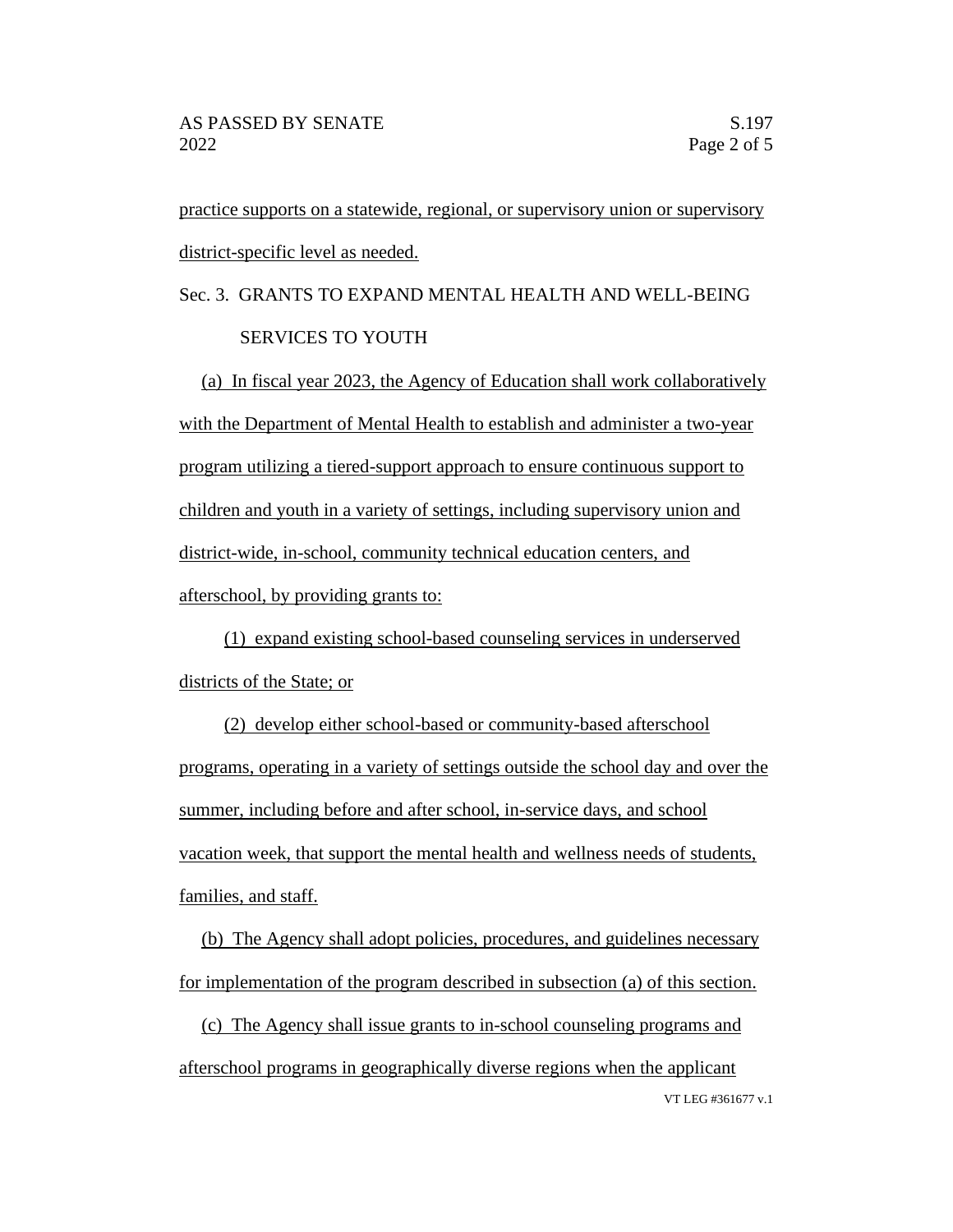meets all of the eligibility criteria listed in subdivision (1) of this subsection and at least one eligibility criterion listed in subdivision (2) of this subsection:

(1) Mandatory eligibility criteria.

(A) The applicant uses evidence-based strategies to address students' social, emotional, mental health, and wellness needs. As used in this subdivision, "evidence-based" means the same as in the Elementary and Secondary Education Act of 1965, 20 U.S.C. § 8101.

(B) The applicant collects data to demonstrate the effectiveness of the mental health and wellness supports and interventions utilized in the program.

(C) The applicant meets student needs by incorporating multitiered systems of supports, trauma-informed and responsive approaches, and approaches such as the Whole Child, Whole School, Whole Community model or the Strengthening Families curriculum's Youth Thrive program.

(2) Additional eligibility criterion.

(A) The applicant works in close partnership with classroom teachers and school guidance counselors to coordinate supports, communication, and strategies.

(B) The applicant uses specially trained staff to provide one-on-one and small group supports and resilience sessions for children and youth, including addressing specific needs, such as suicide prevention, social isolation, anxiety, and substance use.

VT LEG #361677 v.1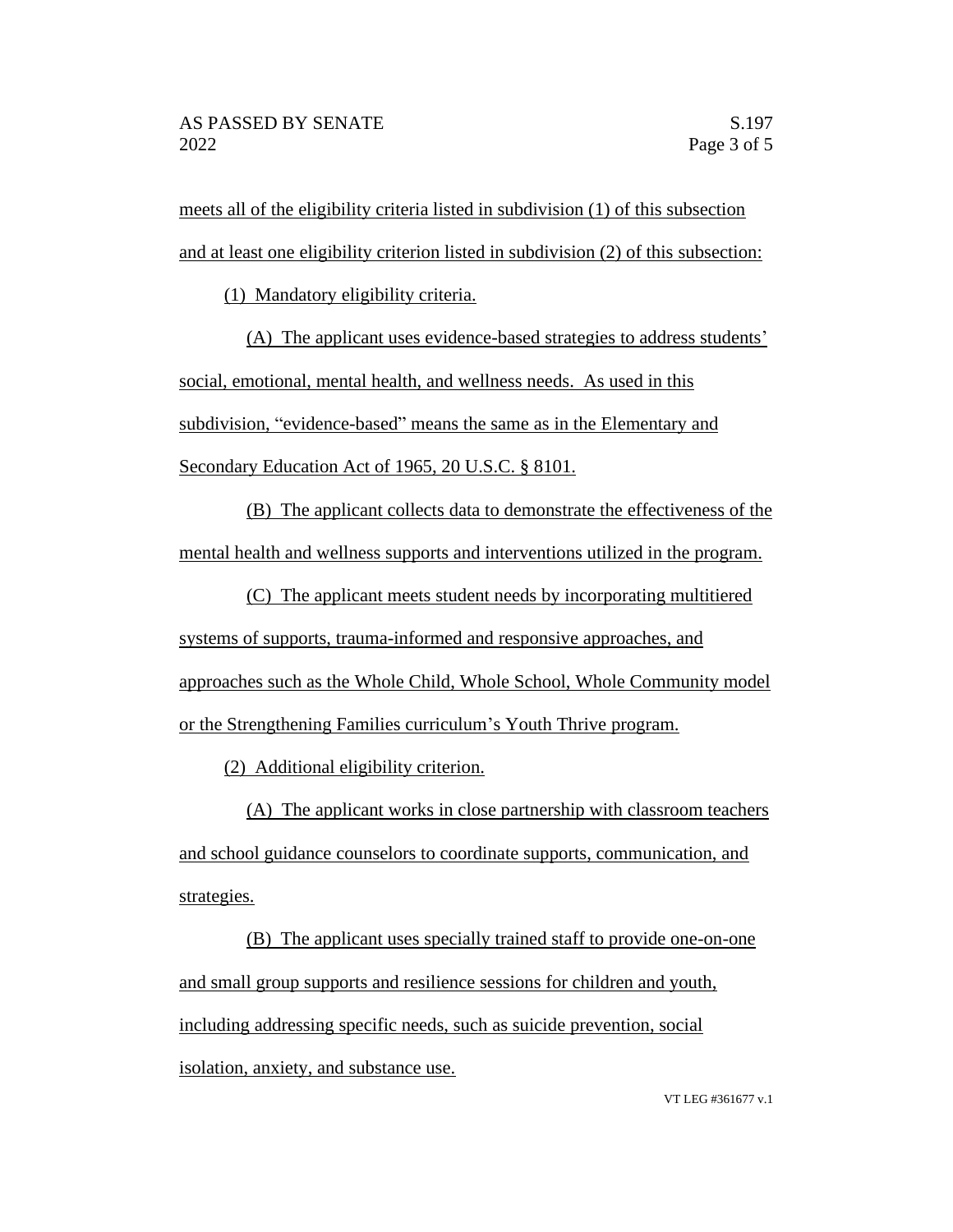(C) The applicant provides participating families with assistance in navigating behavioral health resources in their communities.

(D) The applicant provides opportunities for children and youth to participate in activities that heal and prevent social isolation, such as outdoor activities, art therapy, recreation, and time in nature.

(E) The applicant consults with local pediatricians to provide referrals for support.

(F) The applicant provides staff training on Youth Mental Health First Aid and other evidence-based techniques and approaches to crisis prevention and intervention, such as trauma-responsive practices, adolescent brain development, and how to build a culture of connection.

(d) On or before January 15, 2025, the Agency, in collaboration with the Department, shall submit a report to the House Committees on Education and on Human Services and to the Senate Committees on Education and on Health and Welfare summarizing the programs to which grants were awarded and recommending a model for the integration of mental health and in-school and afterschool programming that provides consistency and reliability to children and youth, is fiscally sustainable, and does not create further workforce capacity challenges for afterschool organizations, schools, community technical education centers, the Agency, or the Department.